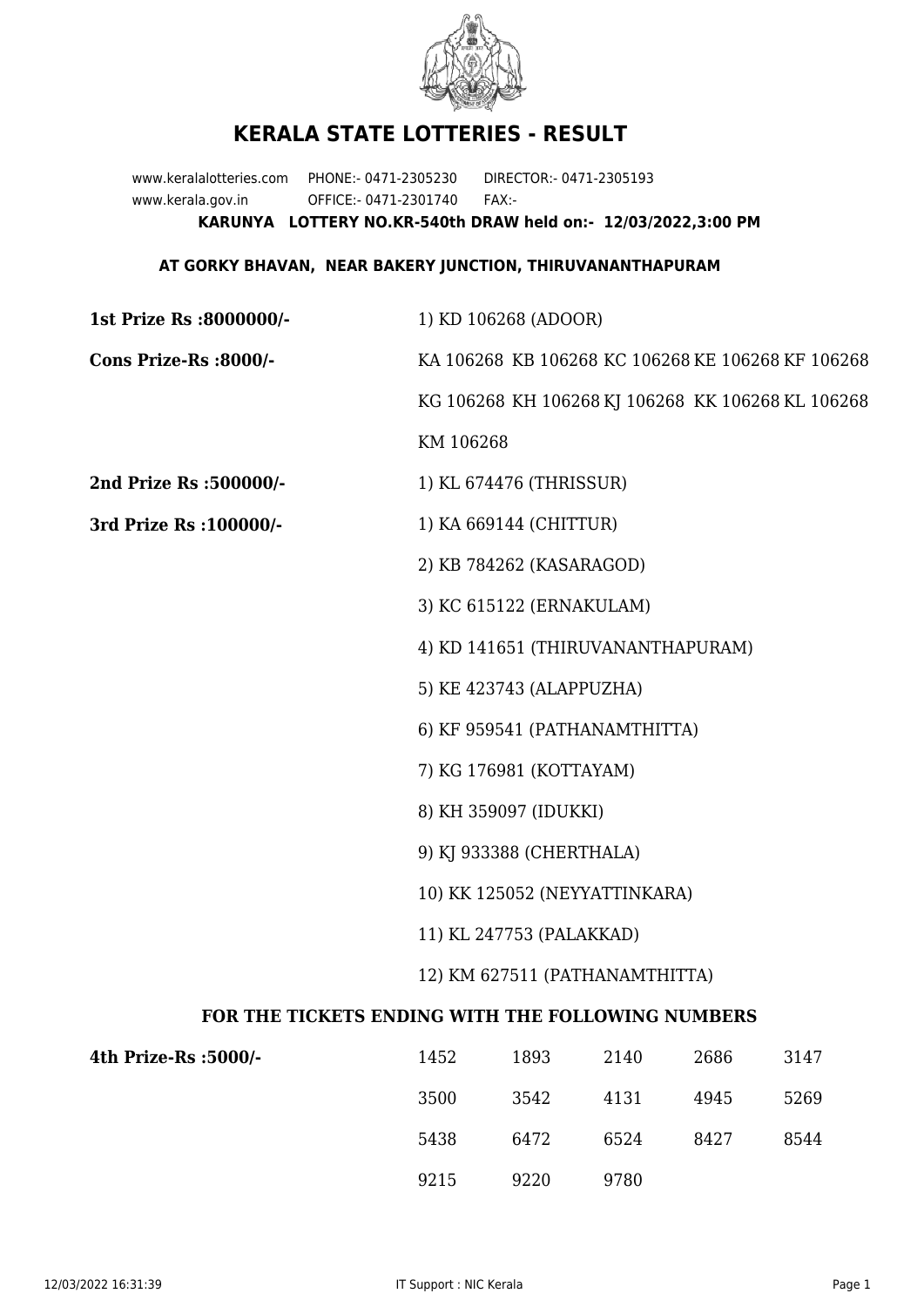| 5th Prize-Rs : 2000/- | 0486 | 1022 | 1680 | 2627 | 5700 |
|-----------------------|------|------|------|------|------|
|                       | 6078 | 7016 | 8046 | 8289 | 8903 |
| 6th Prize-Rs : 1000/- | 0146 | 0194 | 1183 | 1543 | 1938 |
|                       | 2943 | 4040 | 4047 | 4175 | 4919 |
|                       | 5018 | 5221 | 9540 | 9572 |      |
| 7th Prize-Rs :500/-   | 0195 | 0275 | 0291 | 0293 | 0396 |
|                       | 0422 | 0453 | 0470 | 0676 | 0683 |
|                       | 0901 | 0969 | 1070 | 1585 | 1618 |
|                       | 2026 | 2183 | 2248 | 2320 | 2331 |
|                       | 2372 | 2429 | 2445 | 2508 | 2719 |
|                       | 2757 | 2902 | 2966 | 3113 | 3336 |
|                       | 3451 | 3809 | 3915 | 4094 | 4109 |
|                       | 4132 | 4242 | 4263 | 4308 | 4531 |
|                       | 4822 | 4895 | 4949 | 5025 | 5099 |
|                       | 5126 | 5275 | 5390 | 5532 | 5807 |
|                       | 5840 | 6267 | 6370 | 6452 | 6670 |
|                       | 6694 | 6711 | 6797 | 6939 | 6972 |
|                       | 7046 | 7055 | 7169 | 7773 | 8014 |
|                       | 8186 | 8264 | 8303 | 8321 | 8826 |
|                       | 8943 | 9056 | 9235 | 9326 | 9351 |
|                       | 9400 | 9417 | 9585 | 9770 | 9979 |
| 8th Prize-Rs : 100/-  | 0055 | 0064 | 0159 | 0553 | 0612 |
|                       | 0624 | 0721 | 0754 | 0761 | 0885 |
|                       | 0930 | 0962 | 0979 | 1013 | 1027 |
|                       | 1033 | 1125 | 1266 | 1285 | 1623 |
|                       | 1763 | 1871 | 1919 | 1945 | 1955 |
|                       | 1976 | 1981 | 2426 | 2484 | 2531 |
|                       | 2647 | 2711 | 2741 | 2771 | 2800 |
|                       | 3010 | 3081 | 3209 | 3242 | 3356 |